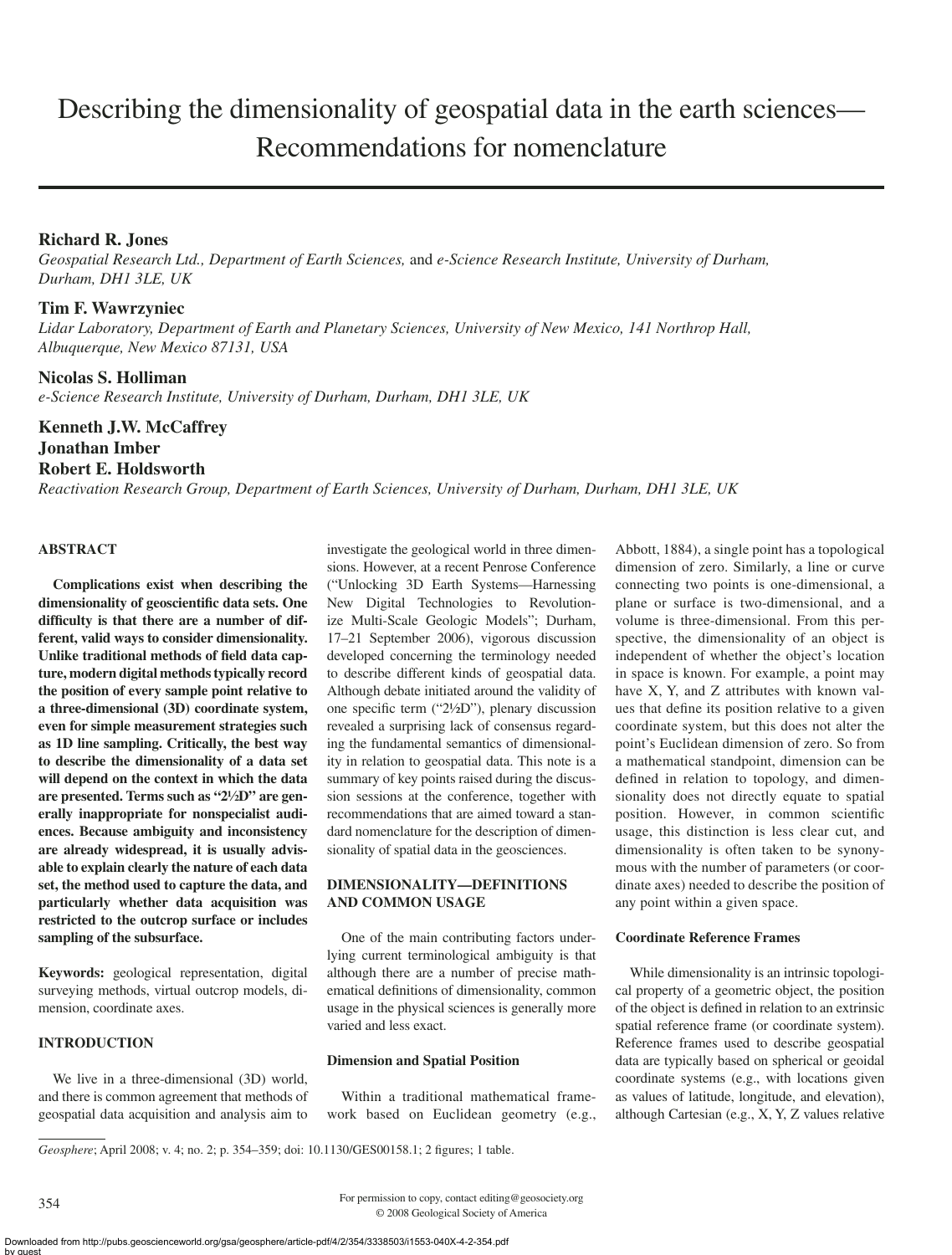to three orthogonal axes) and cylindrical coordinate systems (e.g., azimuth, inclination and radial distance) are also widely used for small areas or volumes. Because a given coordinate system is entirely arbitrary, a position within one coordinate system can be mapped (i.e., transformed) to a different coordinate system, without any change in dimension.

### **Dimensionality of Multiple Data Points**

In many branches of science, it is common to describe the dimensionality of a data set as a whole, not just the dimension of each individual measurement within the set. For example, a data set is described as "1D" when the data collectively represent a line, even if each constituent measurement in the set is a zero-dimensional data point. Thus in general usage, borehole data are usually considered to be 1D, cross sections and maps represent 2D data, and 3D seismic data are clearly classed as 3D. Many traditional methods of gathering field data are also consistent with this terminology.

# **Traditional and Geospatial Sampling Strategies**

Prior to the development of digital mapping and surveying methodologies, most geological field data were not precisely spatially located (McCaffrey et al., 2005). For example, a traditional approach to line sampling (and section logging) would record the position of individual measurements in terms of distance along the sample line (i.e., a one-dimensional position recorded as length along a tape measure). Similarly, box-counting methods and planetable mapping would sample a surface (twodimensional) and record position relative to only two axes (e.g., X and Y, but not Z). These data sets, although internally accurate in relation to their own reference axes, were generally not precisely located with respect to an external 3D coordinate system. Hence with traditional methods such as these, the dimensionality of the resultant data sets corresponds directly with the number of axes used to record the spatial position of each measurement. In contrast, a modern approach to line sampling or surface mapping, using digital methods of geospatial data acquisition, will typically record the full XYZ position of every sample point (Fig. 1). Nevertheless, a data set collected by sampling along a line using a differential global positioning system (dGPS) can still be considered as one-dimensional, even if there is no longer a direct match between the dimensionality of the bulk data set and the number of coordinate axes used to record the spatial position of each

point along the sample line. Similarly, modern drilling methods in the hydrocarbon industry allow the spatial position of the drill bit to be recorded, so the 3D geometry of the entire 1D borehole is typically known in detail. This emphasizes that in common usage the overall dimensionality of a data set generally reflects the dimensionality of the space that is sampled by the data set as a whole, irrespective of both the dimensionality and spatial location of individual measurements in the set.

#### **Data Sampling and Sample Density**

The dimensionality of a data set is also independent of whether the density of data sampling is high or low. Many types of spatial data (including new digital methods of data capture such as airborne and terrestrial laser scanning) consist of sets of many individual points that collectively sample a given region of space. The proportion of a region that is sampled by a data set (i.e., the sample density) can often be controlled by the geologist at the time of data capture, albeit within the inherent limits of the method and equipment used. For example, with terrestrial laser scanning (TLS), choosing a fine angular resolution will result in closely spaced points that give a dense sampling of the scanned surface; a coarser resolution will make scanning quicker, but will not sample the surface as densely. In either case, however, data capture will be limited to surface measurements of the region scanned, since TLS is a nonpenetrative method. By comparison, penetrative volumetric methods such as reflection seismics and groundpenetrating radar (GPR) are able to sample larger proportions of a given space; i.e., they have the potential to capture geological data sets of higher dimensionality. TLS, 3D seismic surveys, and GPR can all produce rich data sets recorded in a 3D reference frame; however, the penetrative methods can capture fully 3D geological architectures, while TLS can only capture the topographic surface of the outcrop.

### **Connectivity of Data Points**

Data sampling methods often have implicit ways to connect individual points in a data set to recreate the space sampled by the data. For example, it is straightforward to recreate a line sample simply by sequentially connecting the points in the data set; i.e., in order of increasing distance along the line (Figs. 2A, 2B). Similarly, a raw stream of laser-scan points can be restored to create a mesh of the scanned surface (Figs. 2C, 2D). The way in which individual points in a data set are connected to each other reflects the topological dimensionality of the space sampled by that data set. In a onedimensional data set, data points can only be connected sequentially; a point can be connected to no more than two other points (hence branches are precluded), and there should be no closed loops or line segments that cross. In a two-dimensional data set, points can be connected to other points to form patches, although no more than two patches can share a common edge, and patches cannot form closed surfaces. In a three-dimensional data set, more than two patches can share a common edge, and patches interconnect to form a lattice that encloses a volume (Figs. 2E, 2F).

### **Fractional Dimensions**

Whereas a traditional mathematical approach based on Euclidean *n*-space restricts dimensions to positive integers, Mandelbrot (1982) described a framework in which fractals provided a link between dimensionality and the proportion of space occupied by a shape or object. In this way, while a plane is still regarded as 2D, a more irregular surface (traditional topological dimension also 2D) covers more of 3D space than the plane, but does not completely fill a 3D volume: therefore its fractal dimensional is somewhere between 2 and 3. Typical topographic surfaces on Earth have a fractal dimension of ~2.2–2.7 (Mark and Aronson, 1984). Hence in the context of geospatial data, the concept of fractional dimensionality can be useful, because it helps to highlight the mismatch between the topological dimension of a natural surface, and the number of coordinate axes needed to record the position of any point on the surface. That is, although the topological dimension of the surface of an outcrop is two, we will need three axes to be able to describe fully the geometry of the surface (irrespective of the position and orientation of our chosen coordinate reference frame).

# **OTHER COMMON USAGE**

#### **"2½D" to Describe Irregular Surface Data**

Improved understanding, based on the concept of fractal geometry, that there are different ways to consider dimensionality, has prompted use of the term "2½D" (or "2.5D," "2.nD," "2.cD," or "2.xD") to describe irregular topographic and geological surfaces, such as the uneven surface of an outcrop. In particular, use of the term in this sense helps to emphasize that an irregular surface will occupy a greater proportion of a space than a 2D plane, but that surface data are inherently more limited than 3D volumetric data that sample inside the outcrop.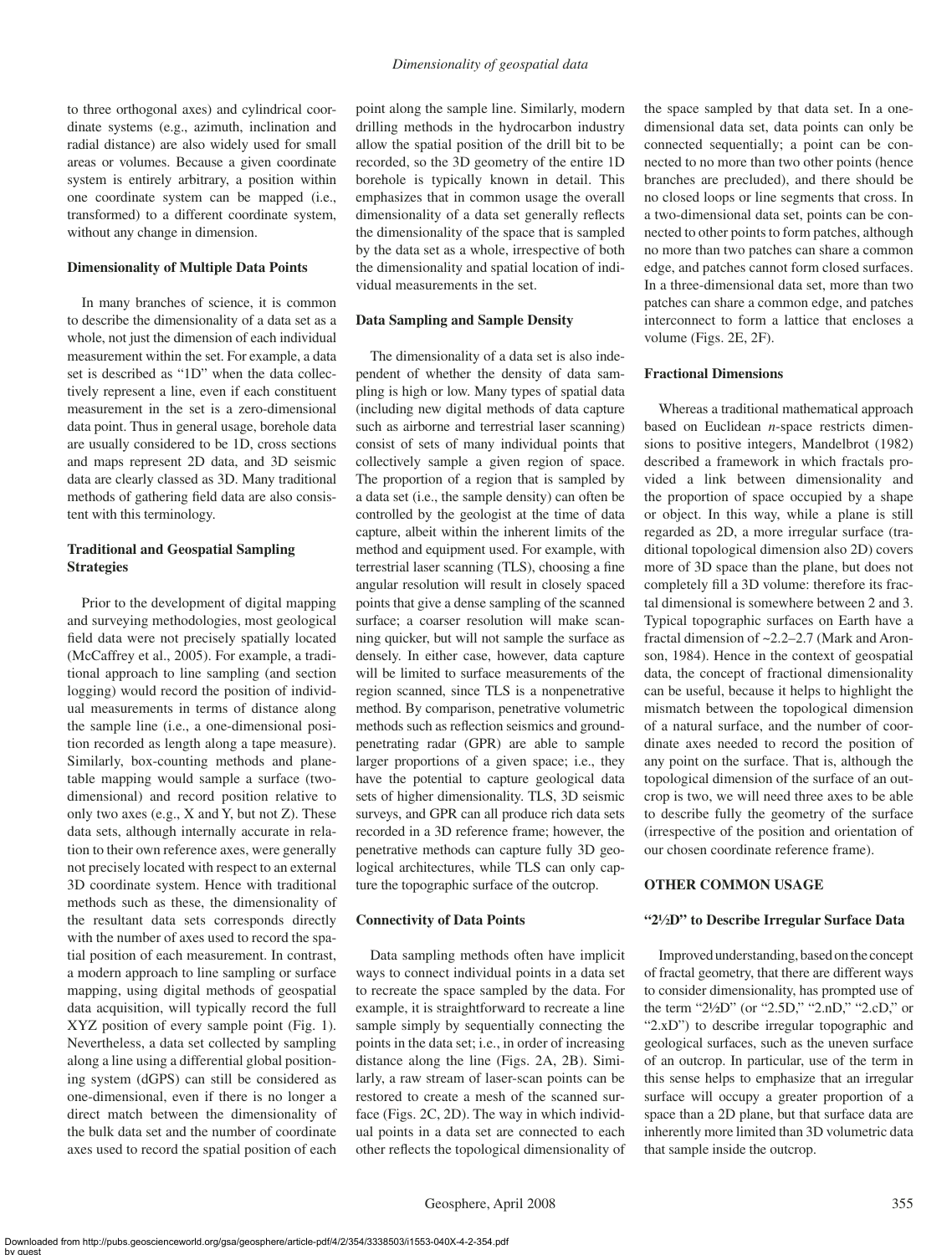### *Jones et al.*

### **"2½D" to Describe Digital Elevation Models and Surface Drapes**

Most types of digital elevation model (DEM) consist of a regularly spaced grid of elevation data. Such data sets are usually stored as an ordered stream of height values, with space in the data structure to store only a single elevation at any XY position (e.g., Bonham-Carter, 1994). This has led some users to describe DEM data sets as "2½D," and DEM height values are used to extend a 2D aerial image (photo or satellite data) along the Z axis to give a "2½D drape." A key factor used to explain the use of "2½D" in this context is that common DEM data structures are often not able to accommodate multiple Z values. This is also a traditional limitation with some geographic information system (GIS) programs, many of which were not originally designed to be able to handle data sets with multiple Z values. This is not a serious limitation for most topographic data sets, since so little of the Earth's surface (presumably  $\langle$ <0.001%) is overhanging, but is clearly a major drawback if the full 3D geometry of folded or thrusted geological layers is to be represented.

Usage of "2½D" in this context is unrelated to the topological or fractal dimension of the surface, or to the mismatch between either of these measures of dimensionality and the fact



that the position of every point in the data set is known in 3D. Rather, it relates to a limitation of some aerial acquisition methods and/or the data structure of the formats commonly used to store aerially captured data sets.

### **Computer Visualization**

Within the realm of computer graphics, 3D visualization refers to the capability of hardware and software to render a scene that is composed of objects constructed from graphics primitives (points, lines, planes), all with known XYZ positions (Foley et al., 1990). Each frame that is rendered is a snapshot of the 3D scene, projected onto the 2D viewing plane (e.g., the computer screen or head-mounted display), so the appearance of each object depends on its location relative to the viewing position. Hence in computer visualization, "3D" refers to the general nature of the scene (the "world") and the coordinate system used to store, manipulate, and render objects within it. In this context, all types of geospatial data can be considered as 3D; the same visualization hardware and lowlevel 3D graphics software libraries are used for the display of light detection and ranging (lidar) point cloud data, object-based geomodels, and volumetric 3D seismic data alike.

**Figure 1. Comparison of traditional and digital line sampling (line samples are generally considered to be one-dimensional [1D] data sets). Traditional line sampling (geologist on right) takes measurements at recorded distances along the tape measure; the dimensionality of the data set (1D) matches the single coordinate axis used to record each measurement (i.e., length along the tape). In contrast, using differential global positioning system (GPS) (geologist on left), each measurement along the line records the precise X, Y, and Z position of that point; hence there is a mismatch between the dimensionality of the data set (1D) and the dimensionality of the coordinate system used to record the measurements (3D). (From a study analyzing variation in throw along the length of fault traces, Lamberton, southeastern Scotland, in which resolution and precision of traditional and digital methods were compared. Photo courtesy Phill Clegg.)**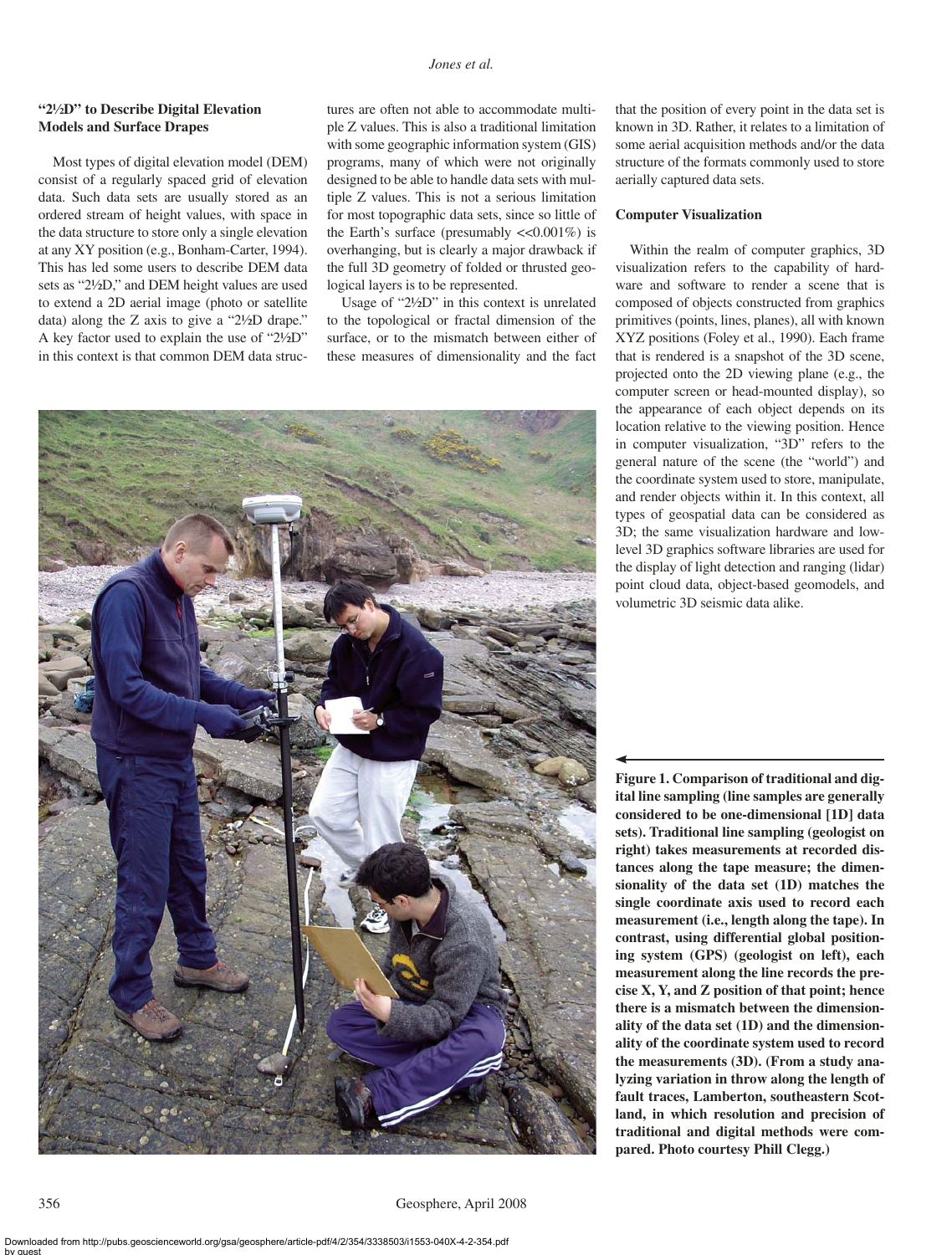

**Figure 2. Dimensionality of data sets in relation to the way that neighboring sample points can be connected to each other.** 

# **"2½D" in Computer Aided Design and Computer Games**

Used in the context of computer graphics, "2.5D" is unrelated to mathematical definitions of dimension, and is used to denote reduced graphics capability relative to fully 3D systems. In computer aided design (CAD) software, a 2.5D surface is one in which coordinate points can be extruded along an axis perpendicular to the main 2D viewing plane (directly analogous to a "2½D" GIS drape as described above). Since no "overhangs" are allowed with a 2.5D extrusion, the resultant objects are easier (and generally cheaper) to transform from a CAD model to a machined physical prototype, though they are limited to less complex forms.

In computer gaming, "2.5D" is a catchall term to describe a number of different programming techniques that use 2D graphics algorithms to mimic 3D appearance. These range from the depiction of 2D images at different depths in a scene, zooming a 2D image of an object so it appears to be moving closer, restricting the view position so that it is always in front (not above) the 2D facades that compose the scene, and many others. All methods are aimed at increasing realism by

using fast 2D rendering methods to produce pseudo-3D visualization.

# **CONCLUSIONS AND RECOMMENDATIONS**

Differences exist regarding the description of the dimensionality of geospatial data sets. This has arisen mainly because common scientific usage of dimensionality differs from a precise mathematical definition of dimension based on topology. Mathematically, dimension and spatial position are different concepts; a point is zero-dimensional, although we use a

Geosphere, April 2008 357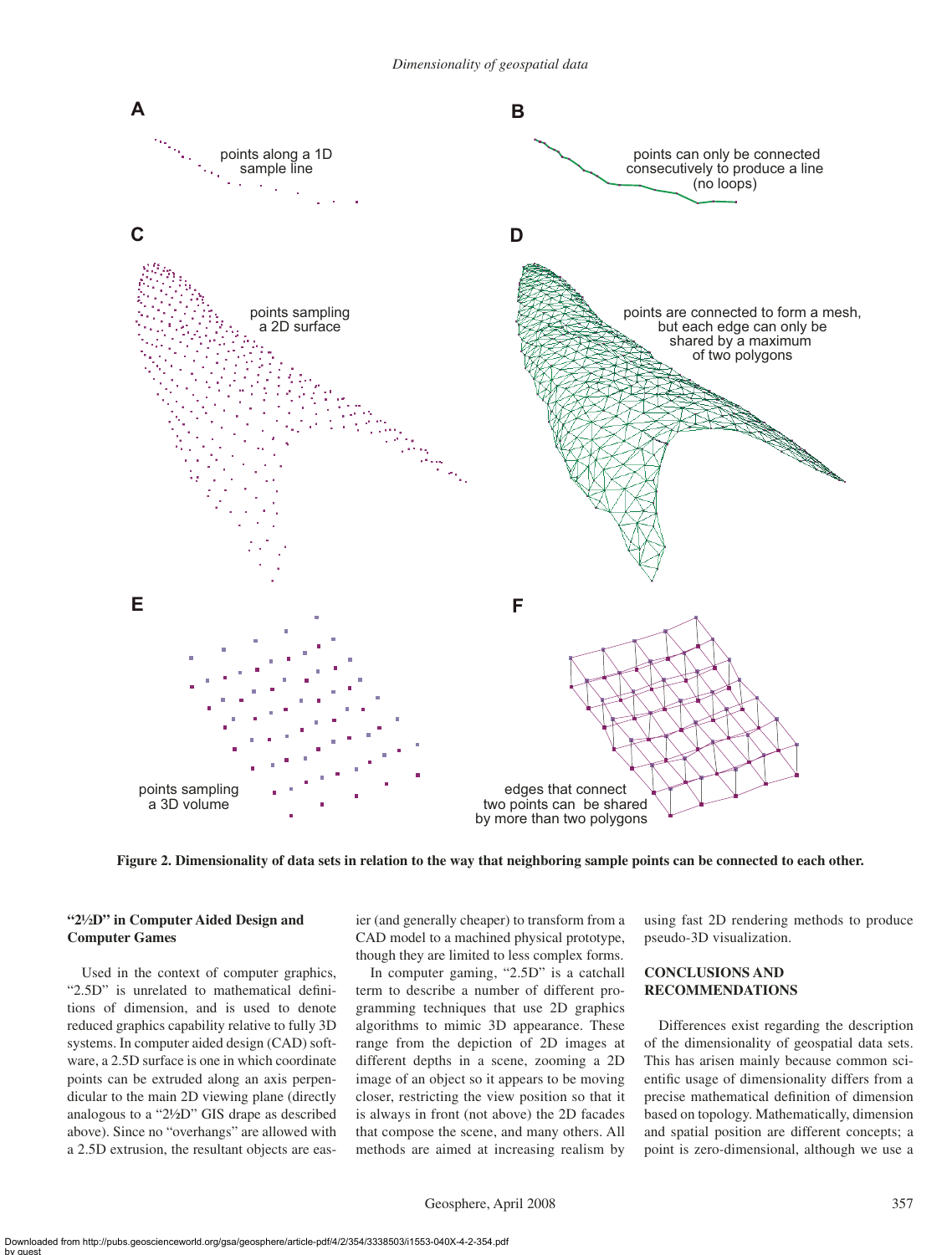#### *Jones et al.*

3D geospatial reference frame to define the position of the point in 3D space. For irregular geological and topographical surfaces, there is generally a discrepancy between topological dimension  $(= 2)$ , and the number of coordinate axes needed to fully describe the geometric complexity of the surface  $(= 3)$ . The concept of fractal dimension can help to reconcile this discrepancy by defining dimension in terms of the proportion of 3D space that an irregular surface occupies.

Many modern methods used to capture geospatial data, including terrestrial laser scanning and dGPS area sampling, record XYZ position for every measured point on a topographic surface. In describing the resultant data sets as 3D, we are choosing to emphasize that all points in the data set have known spatial positions within a 3D coordinate system, and that the full geometric detail of the data can only be described if we use all three coordinate axes. Alternatively, if we were to describe the same data set as 2½D (or "2.cD," etc.) we are choosing to emphasize that the data are sampling an irregular surface, and that the data set is not as dimensionally

rich as full 3D volumetric data acquired using a penetrative method. Furthermore, if the same data set is presented in map form (i.e., projected onto a 2D plane), we would generally describe it as a 2D representation, even if the underlying data set has higher dimensionality. In short, the dimensionality of geospatial data depends on the terminology we choose.

Since there are a large number of mathematical definitions that allow dimensionality to be considered in precise, though different ways (e.g., Lebesque, Hausdorff, Fourier, and Krull dimensions), and since common scientific usage is variable and often inconsistent, it is unrealistic to expect that a single definition of dimensionality will be adequate to describe geospatial data in every situation. Consequently, the most appropriate description of a data set will inevitably depend on the context in which the data set is presented, and upon the expectation and understanding of the target audience (even though this situation does nothing to reduce terminological inconsistency, and can mean that the same data set may be assigned a different dimensionality for different uses and/or users).

Based on the above considerations, our recommendations for future usage are as follows, with examples of recommended use given in Table 1.

- For many situations involving the practical application of geospatial data, it can often be counterproductive to discuss dimensionality in terms of topology (or other areas of mathematics), except for specific purposes within a specialist group. To most people who are customers (or end users), rather than providers of geospatial data, a precise definition that distinguishes between different mathematical representations of dimensionality is of academic interest only.
- When a geospatial data set is presented in a way that disregards precise 3D spatial location data, it is usually most appropriate to approximate the dimensionality to match the way the data set is represented: i.e., follow the current common usage of describing line samples and borehole depth logs as 1D, and maps and sections as 2D. Where necessary, additional clarification can be given to emphasize that the position of

|  |  | TABLE 1. EXAMPLES OF TYPICAL DESCRIPTIONS OF DIMENSIONALITY.    |  |  |  |
|--|--|-----------------------------------------------------------------|--|--|--|
|  |  | FOLLOWING THE CONCLUSIONS AND RECOMMENDATIONS GIVEN IN THE TEXT |  |  |  |

| Purpose of study                   | Sampling approach and/or technology       | Positional data*       | Suggested dimensionality <sup>T</sup> |
|------------------------------------|-------------------------------------------|------------------------|---------------------------------------|
| Fracture spacing analysis          | Line sampling with tape measure           | distance               | 1D                                    |
| Fracture spacing analysis          | Line sampling with differential GPS       | lat., long., elevation | 1D                                    |
| Mineral concentrations in soil     | Multiple spot samples across gridded area | local X and Y          | 2D                                    |
| Water contaminant concentrations   | Multiple spot samples, located with GPS   | lat., long., elevation | 2D                                    |
| Geological mapping                 | Paper fieldslip and pencil                | approx. lat., long.    | 2D                                    |
| Geological mapping                 | GPS & Tablet computer or PDA              | lat., long., elevation | 2D                                    |
| Detailed geological surveying      | Plane table survey                        | local X and Y          | 2D                                    |
| Detailed geological surveying      | <b>Differential GPS</b>                   | lat., long., elevation | 2D                                    |
| Fold curvature analysis            | <b>Differential GPS</b>                   | lat., long., elevation | surface 3D                            |
| Fault plane roughness <sup>§</sup> | Digital surface profiler                  | distance, height       | 1.n D                                 |
| Fault plane roughness <sup>§</sup> | <b>Terrestrial lidar</b>                  | X, Y, Z                | 2.n D                                 |
| Contour map                        | Traditional aerial photogrammetry         | lat., long., elevation | 2D                                    |
| Digital elevation model (DEM)      | Traditional aerial photogrammetry         | lat., long., elevation | surface 3D                            |
| <b>DEM</b>                         | Airborne lidar                            | X, Y, Z                | surface 3D                            |
| Virtual outcrop model              | <b>Terrestrial lidar</b>                  | X, Y, Z                | surface 3D                            |
| Structure of shallow subsurface    | <b>GPR</b>                                | X, Y, time             | volumetric 3D                         |
| Structure of subsurface            | 3D reflection seismics                    | X, Y, time             | volumetric 3D                         |
| Structure of deep subsurface       | Seismic tomography                        | X, Y, time             | volumetric 3D                         |

 *Note:* GPS–global positioning system; PDA—Palmtop computer (Personal Digital Assistant); lidar—light detection and ranging; lat.—latitude; long.—longitude.

 \*This is a simplistic view to illustrate that the number of axes ("dimensions") of the coordinate reference frame does not necessarily match the dimensionality of the resultant data set.

<sup>†</sup>For most typical use—note that the dimensionality of the same data set can be described differently for different uses and/or users. § Specialized study—fractal approach needed.